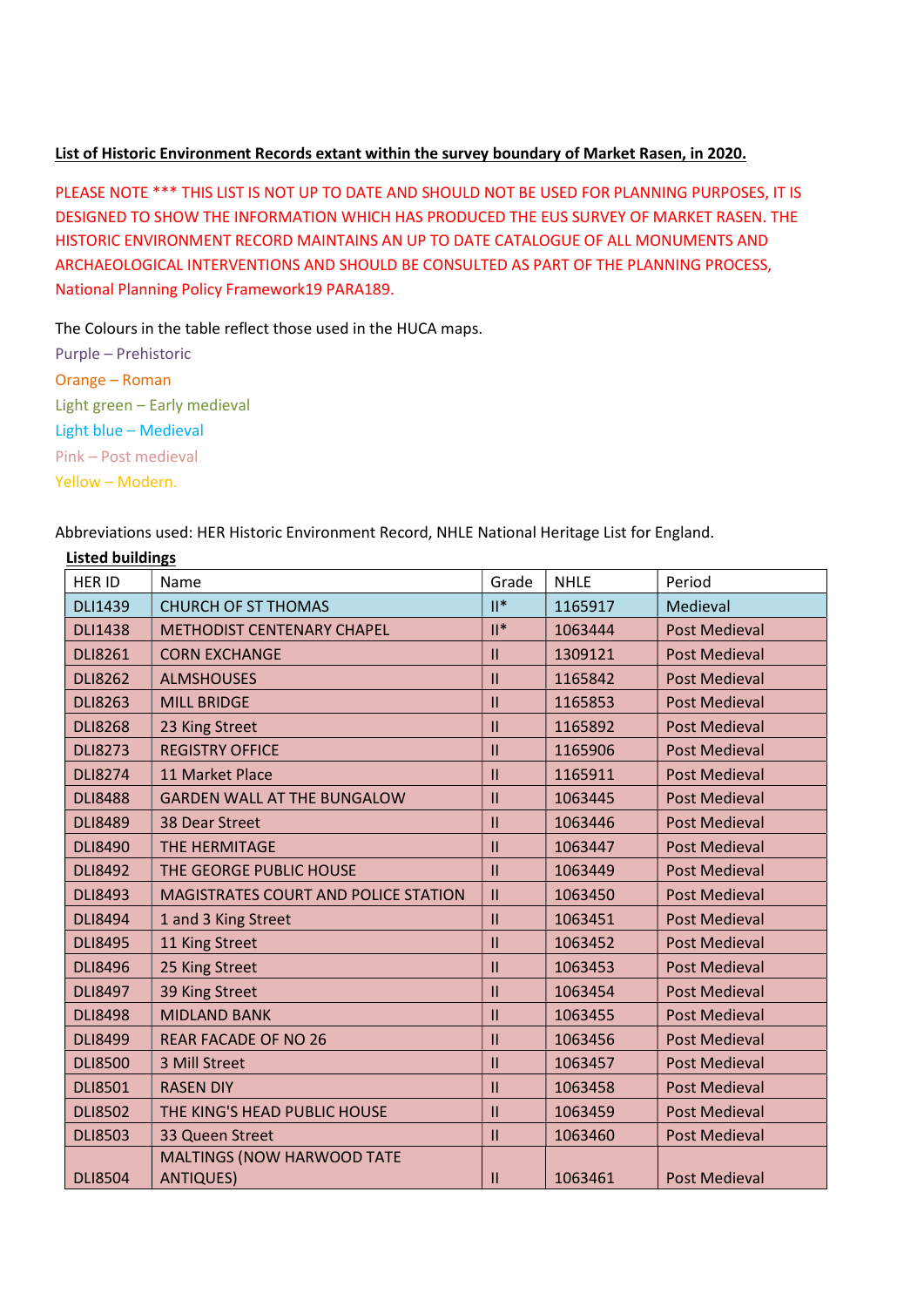| <b>DLI8505</b> | 36, 37, 38 and 39 Willingham Road  | $\mathbf{II}$ | 1063462 | <b>Post Medieval</b> |
|----------------|------------------------------------|---------------|---------|----------------------|
| <b>DLI8528</b> | 1 Caistor Road                     | Ш             | 1063485 | <b>Post Medieval</b> |
| <b>DLI8529</b> | <b>CHURCH BRIDGE</b>               | $\mathbf{II}$ | 1063486 | <b>Post Medieval</b> |
| <b>DLI8561</b> | <b>RAILWAY STATION</b>             | Ш             | 1359780 | <b>Post Medieval</b> |
| <b>DLI8562</b> | 5 King Street                      | $\mathbf{II}$ | 1359781 | <b>Post Medieval</b> |
| <b>DLI8563</b> | 31 King Street                     | Ш             | 1359782 | <b>Post Medieval</b> |
| <b>DLI8564</b> | THE GRANGE (CHILDREN'S HOME)       | $\mathbf{II}$ | 1359783 | <b>Post Medieval</b> |
| <b>DLI8565</b> | 17 and 18 Market Place             | Ш             | 1359784 | <b>Post Medieval</b> |
| <b>DLI8566</b> | 14, 16 and 18 Queen Street         | Ш             | 1359785 | <b>Post Medieval</b> |
| <b>DLI8567</b> | 40 and 42 Queen Street             | Ш             | 1359786 | <b>Post Medieval</b> |
| <b>DLI8568</b> | <b>MANOR HOUSE</b>                 | $\mathbf{II}$ | 1359787 | <b>Post Medieval</b> |
| <b>DLI8569</b> | 24 Willingham Road                 | Ш             | 1359788 | <b>Post Medieval</b> |
| <b>DLI8760</b> | <b>SPENCERS NEWSAGENT</b>          | Ш             | 1165938 | <b>Post Medieval</b> |
| <b>DLI8762</b> | 36 and 38 Queen Street             | $\mathbf{I}$  | 1165943 | <b>Post Medieval</b> |
| <b>DLI8764</b> | 37 and 39 Queen Street             | $\mathbf{II}$ | 1165959 | <b>Post Medieval</b> |
| <b>DLI8765</b> | 14, 16 and 18 Union Street         | $\mathbf{II}$ | 1165968 | <b>Post Medieval</b> |
| <b>DLI8767</b> | 17 to 23 Queen Street              | $\mathbf{II}$ | 1309125 | <b>Post Medieval</b> |
| <b>DLI8789</b> | DE ASTON SCHOOL HEADMASTER'S HOUSE | $\mathbf{II}$ | 1165972 | <b>Post Medieval</b> |
| <b>DLI8967</b> | 1 and 2 Market Place               | $\mathbf{II}$ | 1309144 | <b>Post Medieval</b> |
| <b>DLI8968</b> | 27 Market Place                    | $\mathbf{II}$ | 1309147 | <b>Post Medieval</b> |
| <b>DLI8970</b> | THE GORDON ARMS HOTEL              | $\mathbf{II}$ | 1309154 | <b>Post Medieval</b> |
| <b>DLI8973</b> | 7 King Street                      | $\mathbf{II}$ | 1309174 | <b>Post Medieval</b> |
| <b>DLI8974</b> | 27 and 29 King Street              | $\mathbf{II}$ | 1309178 | <b>Post Medieval</b> |
| <b>DLI9090</b> | <b>CORN MILL</b>                   | $\mathbf{II}$ | 1359761 | <b>Post Medieval</b> |
| <b>DLI8897</b> | <b>WAR MEMORIAL</b>                | $\mathbf{II}$ | 1271411 | <b>Modern</b>        |

## Conservation Area

| <b>HER ID</b> | Name                                  | <b>NHLE</b> | Period        |
|---------------|---------------------------------------|-------------|---------------|
| DLI10674      | <b>Market Rasen Conservation Area</b> |             | <b>Modern</b> |

## Non-designated heritage assets

| <b>HER ID</b> | Name                                                                     | <b>NHLE</b>      | Period                              |
|---------------|--------------------------------------------------------------------------|------------------|-------------------------------------|
| MLI84801      | Possible Neolithic ditch, Market Rasen                                   | Monument         | Late Mesolithic to Middle Neolithic |
| MLI83931      | Worked flint off Willingham Road,<br>Market Rasen                        | <b>Find Spot</b> | Early Neolithic to Late Bronze Age  |
| MLI84800      | Late Iron Age settlement and possible<br>metalworking site, Market Rasen | Monument         | Late Iron Age                       |
| MLI52736      | Roman Industrial Activity, Market<br>Rasen                               | Monument         | Late Iron Age to Roman              |
| MLI81733      | Sherd of Roman pottery from King<br><b>Street</b>                        | <b>Find Spot</b> | Roman                               |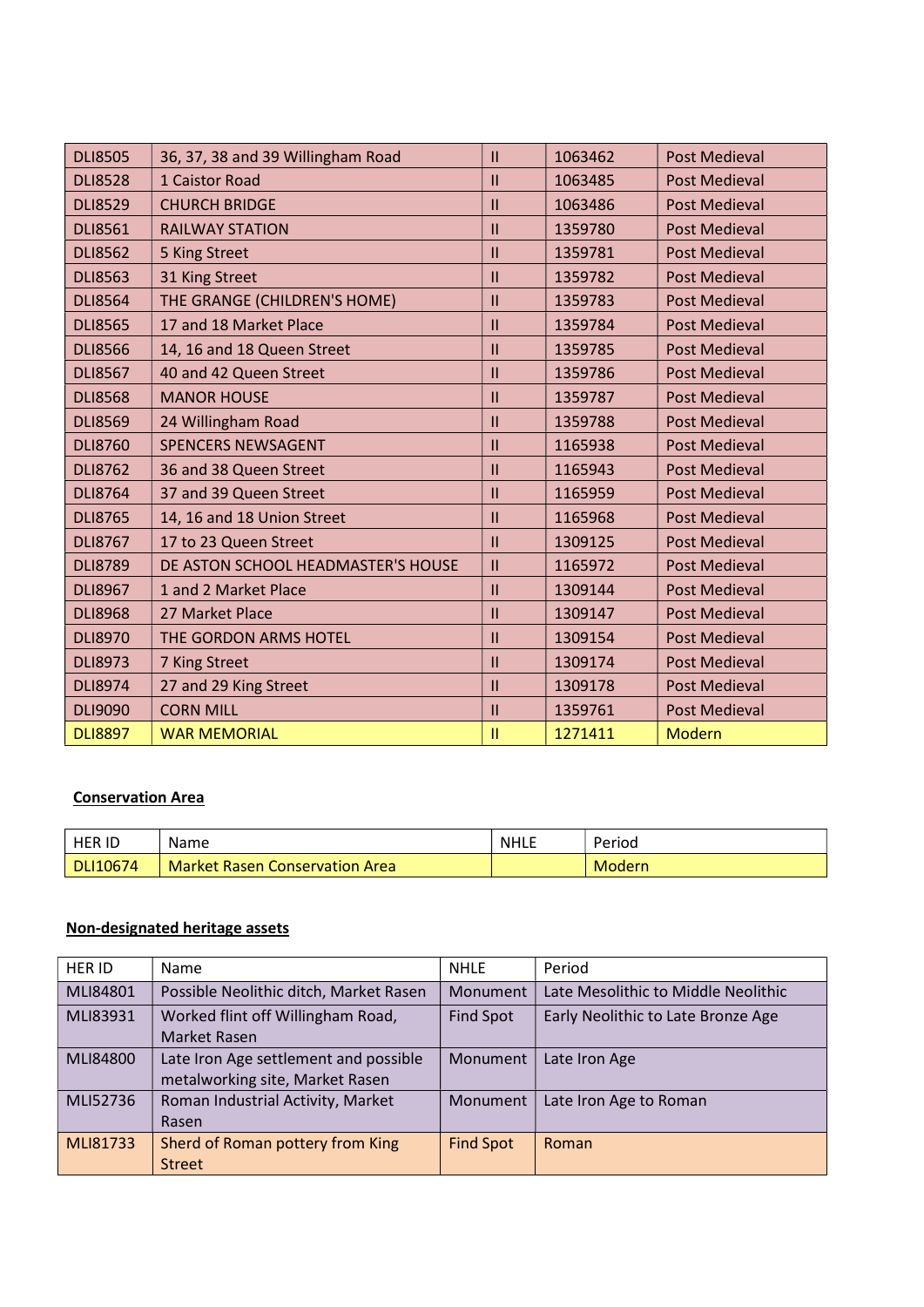| MLI54269        | Roman Kilns, Linwood Road Market<br>Rasen                                              | Monument         | Roman                            |
|-----------------|----------------------------------------------------------------------------------------|------------------|----------------------------------|
| <b>MLI52737</b> | <b>ROMANO-BRITISH POTTERY</b>                                                          | Monument         | Roman                            |
| <b>MLI81854</b> | Romano-British pottery scatter,<br>Caistor Road, apparently originally<br>from Tealby  | Monument         | Roman                            |
| MLI52738        | <b>IRON KEY</b>                                                                        | <b>Find Spot</b> | Medieval                         |
| MLI52044        | <b>RIDGE AND FURROW</b>                                                                | Monument         | Medieval                         |
| MLI52044        | <b>RIDGE AND FURROW</b>                                                                | Monument         | Medieval                         |
| MLI52750        | <b>Medieval Core of Market Rasen</b>                                                   | Monument         | Medieval                         |
| MLI52757        | South-East Quarter of Market Rasen                                                     | Monument         | <b>Medieval to Post Medieval</b> |
| MLI83856        | South-Western Quarter of Market<br>Rasen                                               | Monument         | <b>Medieval to Post Medieval</b> |
| MLI52746        | St Thomas's Church and Churchyard,<br><b>Market Rasen</b>                              | <b>Building</b>  | <b>Medieval to Modern</b>        |
| MLI52752        | Late Medieval and Post-Medieval<br>Settlement of Market Rasen                          | Monument         | <b>Medieval to Modern</b>        |
| MLI83853        | North-East Quarter of Market Rasen                                                     | Monument         | <b>Medieval to Modern</b>        |
| MLI83857        | North-Western Quarter of Market<br>Rasen                                               | Monument         | <b>Medieval to Modern</b>        |
| MLI52744        | <b>POST MEDIEVAL FINDS</b>                                                             | Monument         | <b>Post Medieval</b>             |
| MLI52755        | <b>SITE OF WINDMILL</b>                                                                | Monument         | <b>Post Medieval</b>             |
| MLI53636        | <b>RAILWAY OVERBRIDGE</b>                                                              | Monument         | <b>Post Medieval</b>             |
| MLI54111        | <b>WAREHOUSE ON CORNER OF</b><br><b>WATERLOO STREET AND CHURCH</b><br><b>STREET</b>    | Monument         | <b>Post Medieval</b>             |
| MLI54112        | RAILWAY BRIDGE OVER CHAPEL<br><b>STREET</b>                                            | Monument         | <b>Post Medieval</b>             |
| MLI54113        | RAILWAY BRIDGE OVER WATERLOO<br><b>STREET</b>                                          | Monument         | <b>Post Medieval</b>             |
| MLI54114        | <b>RAILWAY BRIDGE OVER THE RIVER</b><br><b>RASE</b>                                    | Monument         | <b>Post Medieval</b>             |
| MLI87167        | Former Independent or<br><b>Congregational Chapel, Rhodes</b><br>Passage, Market Rasen | Monument         | <b>Post Medieval</b>             |
| MLI92183        | Post Windmill, Market Rasen                                                            | Monument         | <b>Post Medieval</b>             |
| MLI53629        | <b>WATERLOO STREET WHEELWRIGHT'S</b><br><b>WORKSHOP</b>                                | <b>Building</b>  | <b>Post Medieval to Modern</b>   |
| MLI117904       | Clare Cottage (Clare Lodge), Middle<br>Rasen                                           | <b>Building</b>  | Post Medieval to Modern          |
| MLI117927       | Unnamed farmstead (Cranebridge<br>House), Market Rasen                                 | <b>Building</b>  | Post Medieval to Modern          |
| MLI117928       | Unnamed farmstead, Market Rasen                                                        | Monument         | Post Medieval to Modern          |
| MLI117929       | Unnamed farmstead, Market Rasen                                                        | <b>Building</b>  | Post Medieval to Modern          |
| MLI117930       | (Mill Lane Farm), Market Rasen                                                         | Monument         | Post Medieval to Modern          |
| MLI117935       | The Lilacs, Market Rasen                                                               | <b>Building</b>  | Post Medieval to Modern          |
| MLI117936       | Laburnam Villa, Market Rasen                                                           | Monument         | Post Medieval to Modern          |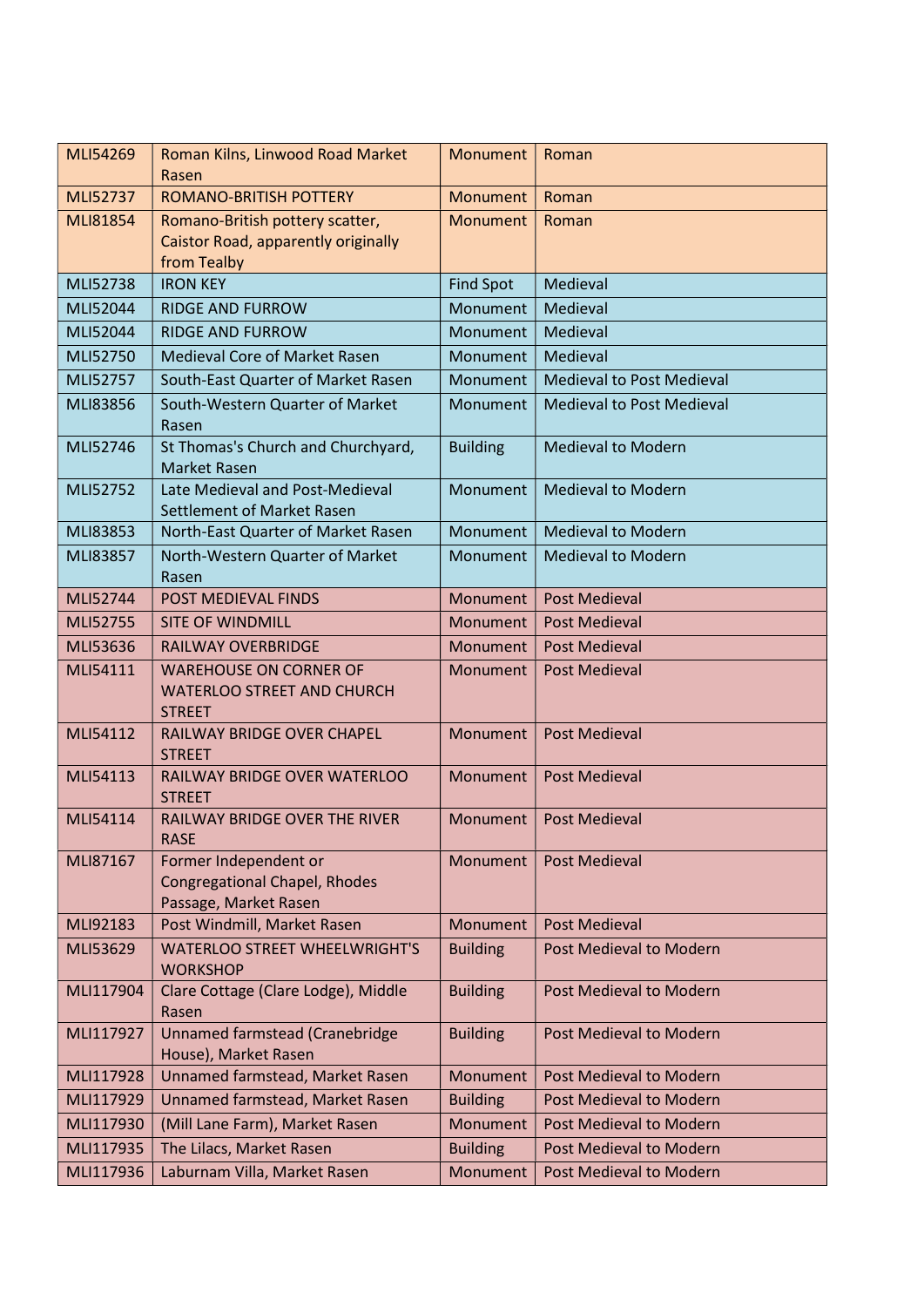| MLI52753 | Mill, north of Church, Market Rasen                                   | Monument        | Post Medieval to Modern        |
|----------|-----------------------------------------------------------------------|-----------------|--------------------------------|
| MLI53631 | Police station, Dear Street, Market                                   | <b>Building</b> | Post Medieval to Modern        |
|          | Rasen                                                                 |                 |                                |
| MLI53632 | Railway Station, Market Rasen                                         | Monument        | Post Medieval to Modern        |
| MLI53633 | Maltings/warehouse, Serpentine                                        | Monument        | Post Medieval to Modern        |
|          | <b>Street, Market Rasen</b>                                           |                 |                                |
| MLI53635 | Former Wesleyan Methodist Chapel,<br>now Masonic hall, Jameson Bridge | <b>Building</b> | Post Medieval to Modern        |
|          | Street, Market Rasen                                                  |                 |                                |
| MLI81130 | Market Rasen tobacco pipe works,                                      | Monument        | Post Medieval to Modern        |
|          | <b>Serpentine Street</b>                                              |                 |                                |
| MLI87163 | Former Wesleyan Reformers                                             | <b>Building</b> | Post Medieval to Modern        |
|          | Methodist Chapel, built 1852, Union                                   |                 |                                |
|          | Street, Market Rasen                                                  |                 |                                |
| MLI87166 | Market Rasen Centenary Chapel,                                        | <b>Building</b> | <b>Post Medieval to Modern</b> |
|          | <b>Chapel Street</b>                                                  |                 |                                |
| MLI91794 | Former warehouse at 30 Oxford                                         | <b>Building</b> | Post Medieval to Modern        |
|          | Street, Market Rasen                                                  |                 |                                |
| MLI92064 | Gas works (former), Market Rasen                                      | Monument        | Post Medieval to Modern        |
| MLI92179 | Post Office, Queen Street, Market                                     | <b>Building</b> | <b>Post Medieval to Modern</b> |
| MLI92182 | Rasen<br>Corn exchange (former), Queen Street,                        | <b>Building</b> | Post Medieval to Modern        |
|          | <b>Market Rasen</b>                                                   |                 |                                |
| MLI92404 | The Elms park, Market Rasen                                           | Monument        | Post Medieval to Modern        |
| MLI96467 | 38 Dear Street, Market Rasen                                          | <b>Building</b> | Post Medieval to Modern        |
| MLI96468 | The Hermitage, Market Rasen                                           | <b>Building</b> | Post Medieval to Modern        |
| MLI96470 | The George Public House, Market                                       | <b>Building</b> | Post Medieval to Modern        |
|          | Rasen                                                                 |                 |                                |
| MLI96471 | 1 and 3 King Street, Market Rasen                                     | <b>Building</b> | Post Medieval to Modern        |
| MLI96472 | 11 King Street, Market Rasen                                          | <b>Building</b> | Post Medieval to Modern        |
| MLI96728 | 23 King Street, Market Rasen                                          | <b>Building</b> | Post Medieval to Modern        |
| MLI96474 | 39 King Street, Market Rasen                                          | <b>Building</b> | Post Medieval to Modern        |
| MLI96475 | Midland Bank, Market Rasen                                            | <b>Building</b> | Post Medieval to Modern        |
| MLI96476 | Rear Fatade of No.26, Market Rasen                                    | <b>Building</b> | <b>Post Medieval to Modern</b> |
| MLI96477 | 3 Mill Street, Market Rasen                                           | <b>Building</b> | <b>Post Medieval to Modern</b> |
| MLI96478 | Rasen DIY, Market Rasen                                               | <b>Building</b> | Post Medieval to Modern        |
| MLI96479 | The King's Head public house, Market                                  | <b>Building</b> | Post Medieval to Modern        |
|          | Rasen                                                                 |                 |                                |
| MLI96480 | 33 Queen Street, Market Rasen                                         | <b>Building</b> | Post Medieval to Modern        |
| MLI96482 | 36, 37, 38 and 39 Willingham Road,                                    | <b>Building</b> | <b>Post Medieval to Modern</b> |
|          | <b>Market Rasen</b>                                                   |                 |                                |
| MLI96733 | Registry Office, Market Rasen                                         | <b>Building</b> | Post Medieval to Modern        |
| MLI96734 | 11 Market Place, Market Rasen                                         | <b>Building</b> | Post Medieval to Modern        |
| MLI96738 | Spencers Newsagent, Market Rasen                                      | <b>Building</b> | Post Medieval to Modern        |
| MLI96740 | 36 and 38 Queen Street, Market Rasen                                  | <b>Building</b> | Post Medieval to Modern        |
| MLI96742 | 37 and 39 Queen Street, Market Rasen                                  | <b>Building</b> | Post Medieval to Modern        |